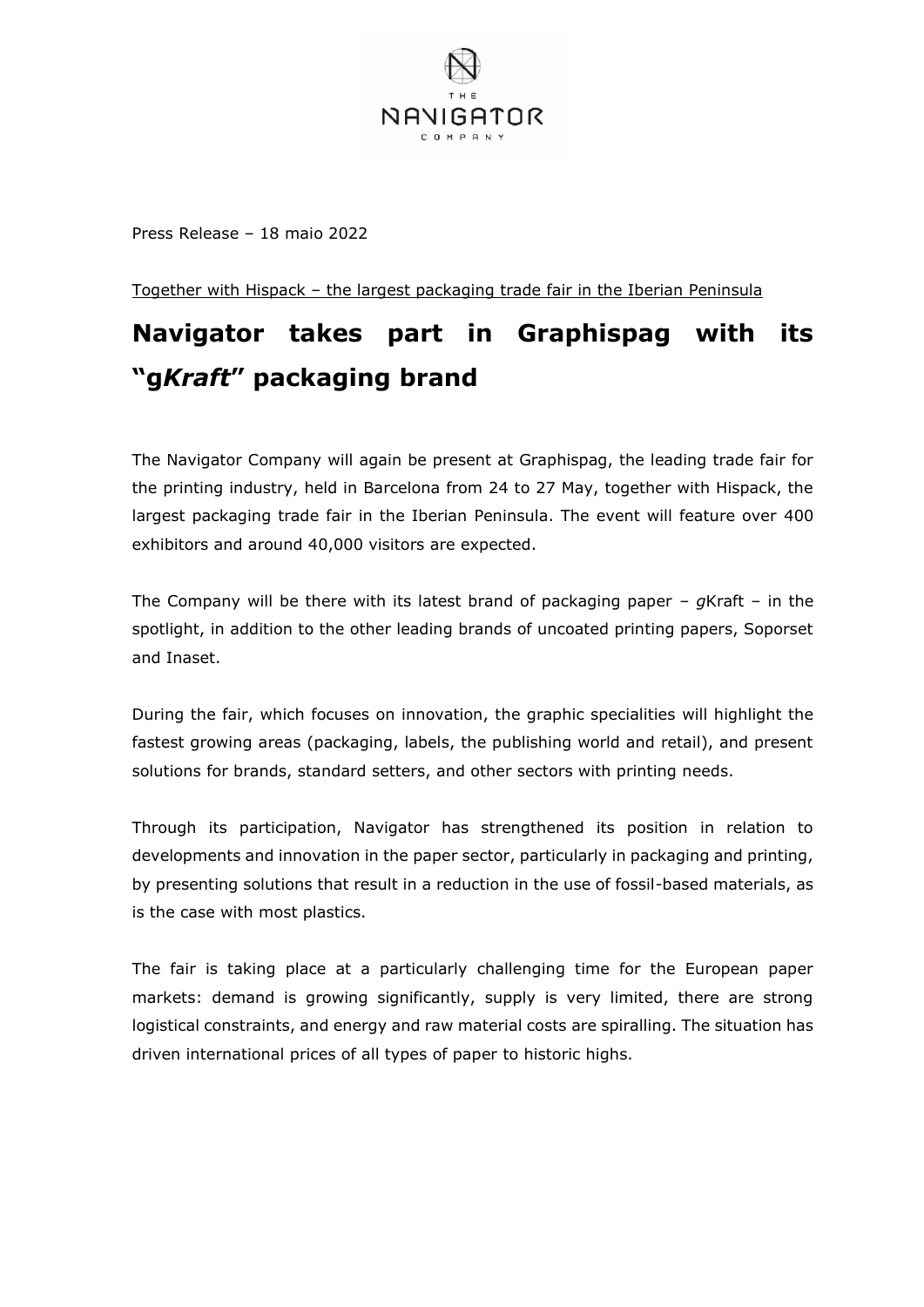## **g***Kraft* **brings innovation to the packaging segment**

Launched in November 2021, the *g*Kraft brand of packaging paper is the latest solution, designed by Navigator, using renewable and biodegradable materials from the forest ("*From Fossil to Forest*"), namely from forestry plantations, to create a sustainable future. Forest-based producers are key to the transition from a linear, fossil-based economy to a sustainable, nature-friendly and climate-neutral circular bioeconomy.

In addition to providing lighter packaging with the same strength, this new range of packaging papers is also safer and more hygienic when in contact with the skin and with food, particularly in comparison to recycled papers. Moreover, it takes into account the specific needs of the market, with special attention to the food, catering, pharmaceutical, clothing and cosmetics sectors.

The use of short eucalyptus fibre in the packaging sector is a mark of the culture of innovation at Navigator, which takes advantage of the specific molecular structure and morphology of *Eucalyptus globulus* to develop resistant, sustainable paper materials for the food industry that are also safer and more hygienic.

## **Soporset and Inaset uncoated graphic papers set the lead**

In this segment, the Soporset brand, a European leader in the category of *offset* and *pre-print* papers, has accrued 30 years of market success, and is present in 80 countries. It offers a range of *Premium Offset*, *Premium Pre-print* and *Premium Digital* products, designed to guarantee not only the best performance in offset printing, but also in digital printers.

Equally, the Inaset brand, the first offset paper made from *Eucalyptus globulus* fibre, offers two product lines in its range: *Inaset Plus Offset* and *Inaset Plus Laser*. Recognised for its whiteness and rigidity, and as an excellent choice for turning graphics into true works of art, the basis of its appeal lies in the values of tradition, experience and trust, in connection with the art of printing.

The paper produced by the Company is sustainable, environmentally responsible and recyclable, and is obtained from a renewable natural resource planted specifically for this purpose.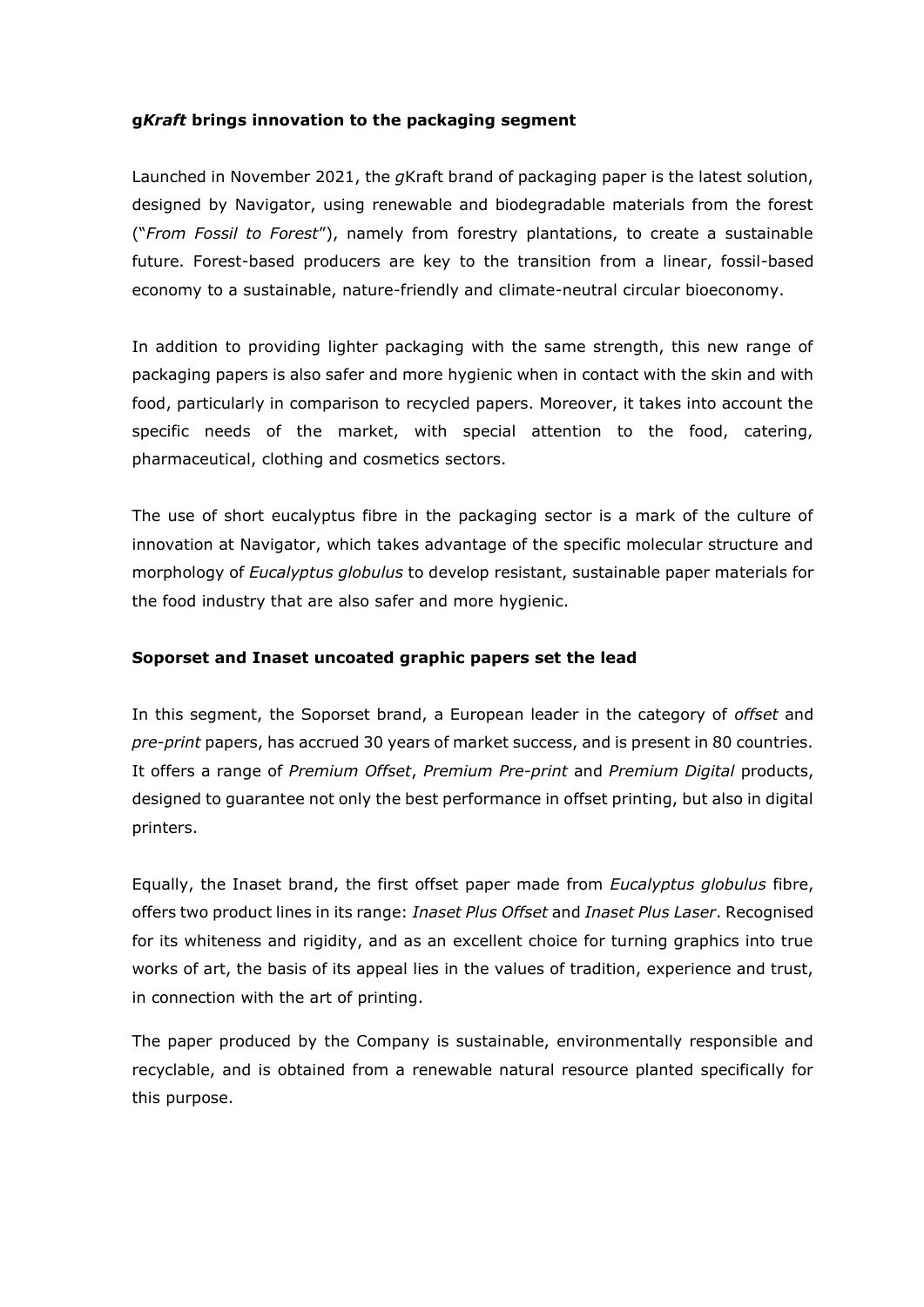#### **About The Navigator Company**

The Navigator Company is an integrated producer of forest, pulp, paper, tissue, sustainable packaging solutions, and bioenergy, whose business is founded on state-of-the-art factories on a worldwide scale, with cutting-edge technology. It is recognised as a quality benchmark in the sector worldwide.

People, their quality of life and the future of the planet inspire and drive The Navigator Company. The company is committed to creating sustainable value for its shareholders and for society as a whole, leaving a better planet to future generations through sustainable, natural, recyclable and biodegradable products and solutions that contribute towards carbon sequestration, oxygen production, biodiversity protection, soil formation and the fight against climate change.

The Navigator Company produces pulp and paper from forests which are planted exclusively for this purpose. Each year, Navigator nurseries give life to more than 12 million trees. These nurseries, the largest in Europe, produce 135 different species of trees and shrubs. Many of these, although not economically viable, are financed by the company to protect biodiversity and guarantee species' continuity.

The forests under The Navigator Company's management in Portugal represent a carbon stock, excluding carbon in the soil, equivalent to 6.1 million tons of CO2. This stock has remained stable thanks to the sustainable management model followed by the Company.

The Group's forestry business is vertically integrated, with its own Forestry Research Institute. The Group is responsible for planting a vast forested area in Portugal mainland (1.2% of the country's land area), 100% certified by FSC®1 and PEFC™2 systems. The company also boasts a production capacity of 1.6 million tonnes of paper, 1.6 million tonnes of pulp, 130,000 tonnes of tissue and 2.5 TWh of renewable energy per year. In 2021, 66% (vs. 60% in 2020) of energy produced by Navigator at its four industrial complexes came from biomass, giving it the leading role in the sector, with this ecological nonfossil fuel accounting for about 35% of the country's overall energy.

In November 2021, the Navigator Company launched a new line of packaging products, through the new gKraft brand, to help accelerate the transition from plastic to the use of natural, sustainable, recyclable and biodegradable fibres, once again demonstrating its commitment to sustainability and environmental preservation.

The company is Portugal's third largest exporter, accounting for approximately 1% of GDP, around 2.4% of all the country's exports of goods and more than 30,000 direct, indirect and generated jobs. It is also the Portuguese exporter generating the most National Value Added. In 2021, The Navigator Company's turnover was €1.59 billion. More than 90% of the Group's products are sold outside Portugal and shipped to approximately 130 countries.

The Navigator Company has made a formal commitment to achieving carbon neutrality at its industrial complexes by 2035, 15 years ahead of the targets set by the European Union and Portugal. This makes it the first Portuguese company, and one of the first in the world, to set itself this ambitious goal, for which it has earmarked total capital spending of €154 million.

This commitment is the culmination of a responsible business management strategy previously distinguished by the CDP (formerly Carbon Disclosure Project, now Disclosure Insight Action) in 2019

<sup>1</sup> *FSC – Forest Stewardship Council® (FSC® License no. – C010852)*

<sup>2</sup> *PEFC – Programme for the Endorsement of Forest Certification schemes (PEFC License no./13-23-001)*